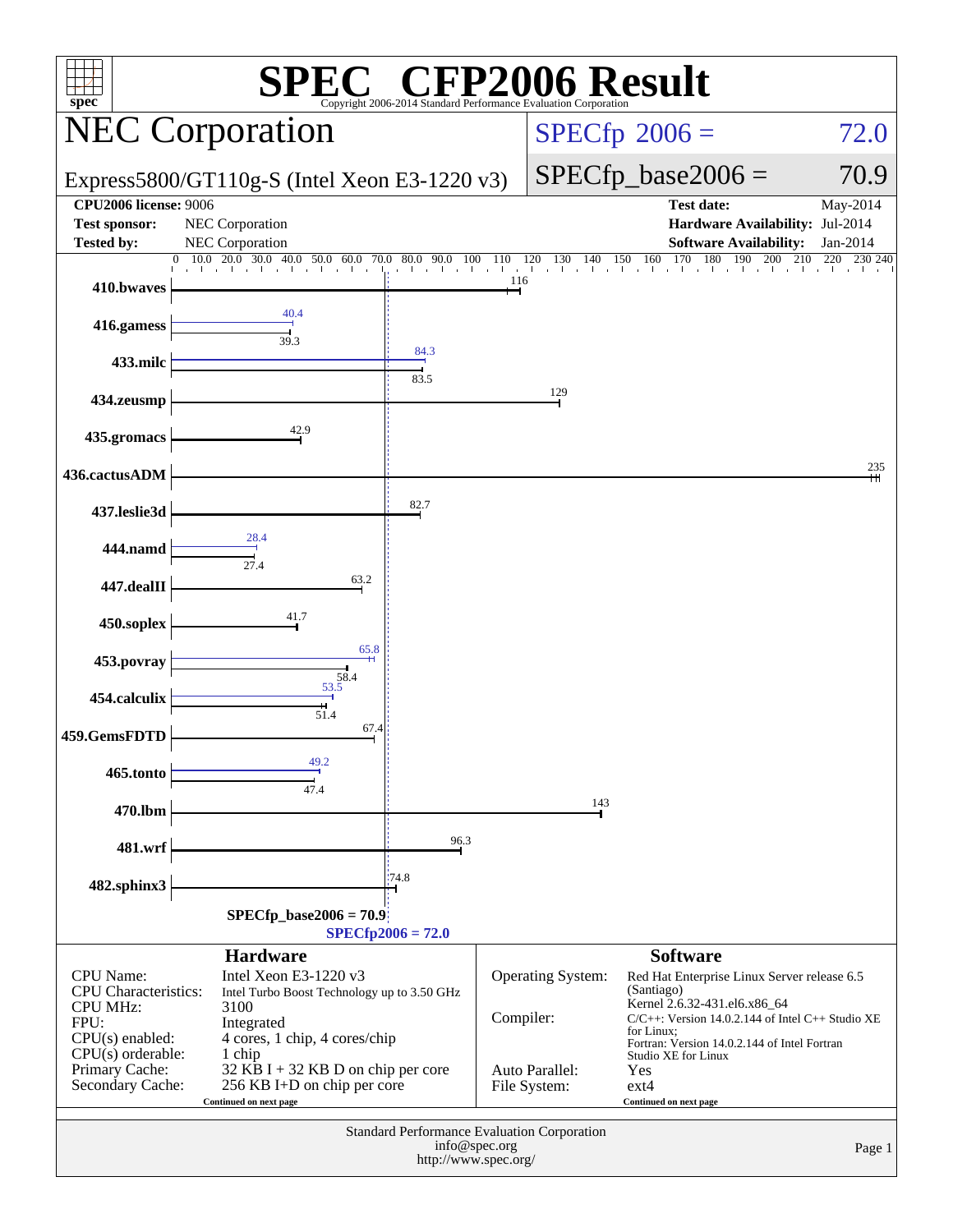

# NEC Corporation

### $SPECfp2006 = 72.0$  $SPECfp2006 = 72.0$

Express5800/GT110g-S (Intel Xeon E3-1220 v3)

 $SPECTp\_base2006 = 70.9$ **[CPU2006 license:](http://www.spec.org/auto/cpu2006/Docs/result-fields.html#CPU2006license)** 9006 **[Test date:](http://www.spec.org/auto/cpu2006/Docs/result-fields.html#Testdate)** May-2014

| <b>CI USOU RULLED FOUU</b>                                                 |                                                                                                                    |                                                                                    | T COL MALLE<br>$11141 \times 1011$                         |
|----------------------------------------------------------------------------|--------------------------------------------------------------------------------------------------------------------|------------------------------------------------------------------------------------|------------------------------------------------------------|
| <b>Test sponsor:</b>                                                       | NEC Corporation                                                                                                    |                                                                                    | <b>Hardware Availability: Jul-2014</b>                     |
| <b>Tested by:</b>                                                          | NEC Corporation                                                                                                    |                                                                                    | <b>Software Availability:</b><br>$Jan-2014$                |
| L3 Cache:<br>Other Cache:<br>Memory:<br>Disk Subsystem:<br>Other Hardware: | 8 MB I+D on chip per chip<br>None<br>16 GB (2 x 8 GB 2Rx8 PC3-12800E-11, ECC)<br>1 x 250 GB SATA, 7200 RPM<br>None | <b>System State:</b><br><b>Base Pointers:</b><br>Peak Pointers:<br>Other Software: | Run level 3 (multi-user)<br>64-bit<br>$32/64$ -bit<br>None |

**[Results Table](http://www.spec.org/auto/cpu2006/Docs/result-fields.html#ResultsTable)**

| Results Table    |                |       |                |       |                |             |                                                                                                          |              |                |              |                |              |
|------------------|----------------|-------|----------------|-------|----------------|-------------|----------------------------------------------------------------------------------------------------------|--------------|----------------|--------------|----------------|--------------|
|                  | <b>Base</b>    |       |                |       |                | <b>Peak</b> |                                                                                                          |              |                |              |                |              |
| <b>Benchmark</b> | <b>Seconds</b> | Ratio | <b>Seconds</b> | Ratio | <b>Seconds</b> | Ratio       | <b>Seconds</b>                                                                                           | <b>Ratio</b> | <b>Seconds</b> | <b>Ratio</b> | <b>Seconds</b> | <b>Ratio</b> |
| 410.bwayes       | 122            | 112   | 117            | 116   | 117            | 116         | 122                                                                                                      | 112          | 117            | 116          | 117            | 116          |
| 416.gamess       | 498            | 39.3  | 499            | 39.2  | 498            | 39.4        | 484                                                                                                      | 40.4         | 486            | 40.3         | 484            | 40.4         |
| 433.milc         | 110            | 83.5  | 110            | 83.6  | 110            | 83.3        | 109                                                                                                      | 84.3         | 109            | 84.4         | 109            | 84.3         |
| 434.zeusmp       | 70.6           | 129   | 70.6           | 129   | 70.4           | 129         | 70.6                                                                                                     | 129          | 70.6           | 129          | 70.4           | 129          |
| 435.gromacs      | 166            | 42.9  | 167            | 42.8  | 166            | 43.0        | 166                                                                                                      | 42.9         | 167            | 42.8         | 166            | 43.0         |
| 436.cactusADM    | 51.0           | 235   | 50.8           | 235   | 51.4           | 233         | 51.0                                                                                                     | 235          | 50.8           | 235          | 51.4           | 233          |
| 437.leslie3d     | 114            | 82.7  | 114            | 82.7  | 114            | 82.7        | 114                                                                                                      | 82.7         | 114            | 82.7         | 114            | 82.7         |
| 444.namd         | 293            | 27.4  | 292            | 27.4  | 293            | 27.4        | 282                                                                                                      | 28.4         | 283            | 28.4         | 283            | 28.4         |
| 447.dealII       | 181            | 63.2  | 181            | 63.2  | 181            | 63.2        | 181                                                                                                      | 63.2         | 181            | 63.2         | 181            | 63.2         |
| 450.soplex       | 200            | 41.7  | 201            | 41.5  | 198            | 42.0        | 200                                                                                                      | 41.7         | 201            | 41.5         | 198            | 42.0         |
| 453.povray       | 91.5           | 58.1  | 91.1           | 58.4  | 90.8           | 58.6        | 79.1                                                                                                     | 67.3         | 80.8           | 65.8         | 81.1           | 65.6         |
| 454.calculix     | 161            | 51.4  | 160            | 51.4  | 165            | 50.0        | <u>154</u>                                                                                               | 53.5         | 154            | 53.6         | 154            | 53.5         |
| 459.GemsFDTD     | 157            | 67.4  | 158            | 67.3  | 157            | 67.4        | 157                                                                                                      | 67.4         | 158            | 67.3         | 157            | 67.4         |
| 465.tonto        | 207            | 47.5  | 208            | 47.4  | 207            | 47.4        | 200                                                                                                      | 49.3         | 200            | 49.1         | 200            | 49.2         |
| 470.1bm          | 96.2           | 143   | 96.0           | 143   | 96.4           | 142         | 96.2                                                                                                     | 143          | 96.0           | 143          | 96.4           | 142          |
| 481.wrf          | 116            | 96.2  | 116            | 96.5  | 116            | 96.3        | 116                                                                                                      | 96.2         | 116            | 96.5         | <b>116</b>     | 96.3         |
| 482.sphinx3      | 261            | 74.6  | 261            | 74.8  | 260            | 74.8        | 261                                                                                                      | 74.6         | 261            | 74.8         | 260            | 74.8         |
|                  |                |       |                |       |                |             | Results appear in the order in which they were run. Bold underlined text indicates a median measurement. |              |                |              |                |              |

#### **[Operating System Notes](http://www.spec.org/auto/cpu2006/Docs/result-fields.html#OperatingSystemNotes)**

Stack size set to unlimited using "ulimit -s unlimited"

#### **[Platform Notes](http://www.spec.org/auto/cpu2006/Docs/result-fields.html#PlatformNotes)**

 BIOS Settings: Energy Performance: Performance

#### **[General Notes](http://www.spec.org/auto/cpu2006/Docs/result-fields.html#GeneralNotes)**

Environment variables set by runspec before the start of the run:  $KMP_A$ FFINITY = "granularity=fine, compact, 1, 0"  $LD$ \_LIBRARY\_PATH = "/home/cpu2006/libs/32:/home/cpu2006/libs/64:/home/cpu2006/sh" OMP\_NUM\_THREADS = "4"

Continued on next page

Standard Performance Evaluation Corporation [info@spec.org](mailto:info@spec.org) <http://www.spec.org/>

Page 2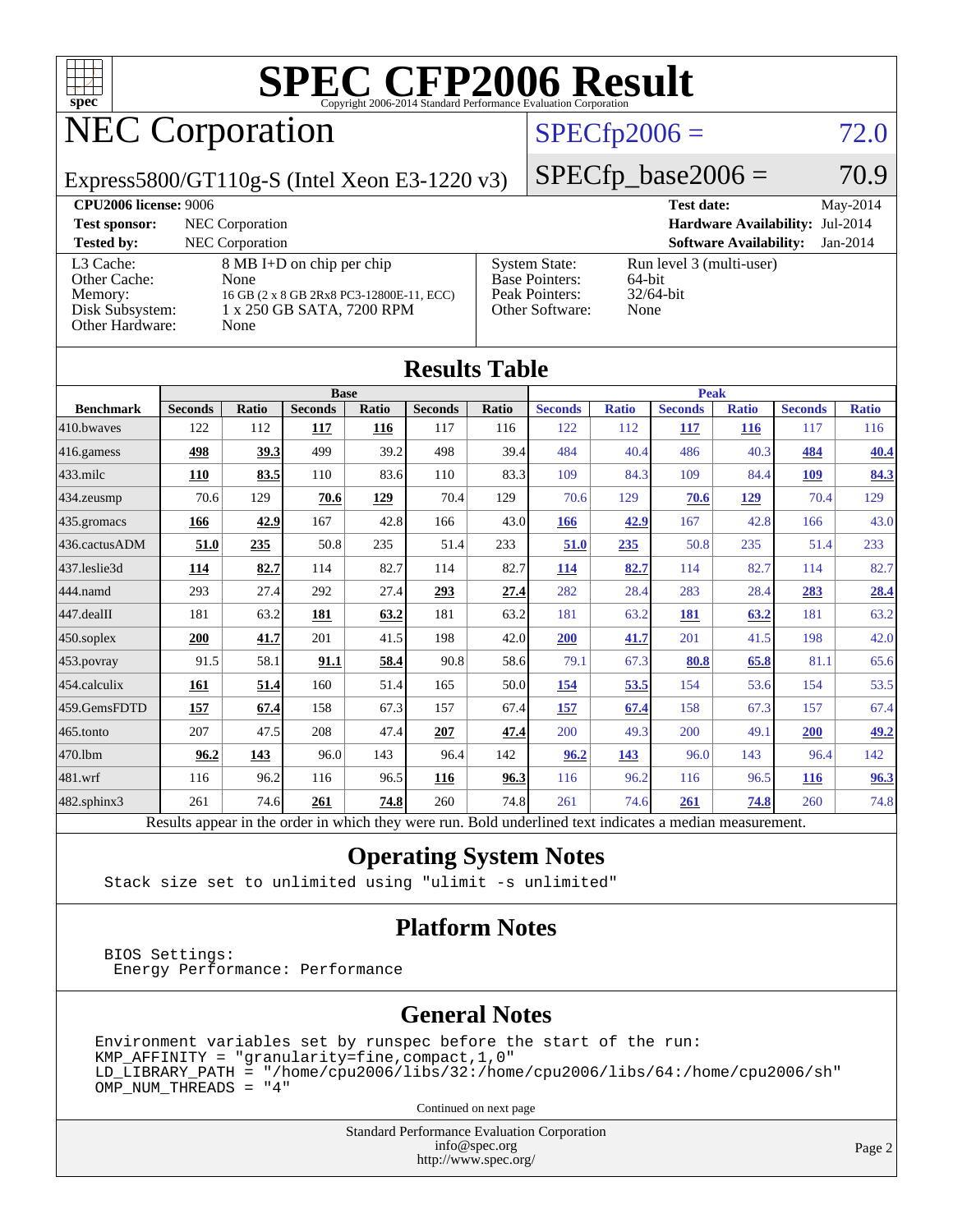

# NEC Corporation

 $SPECTp2006 = 72.0$ 

Express5800/GT110g-S (Intel Xeon E3-1220 v3)

**[Test sponsor:](http://www.spec.org/auto/cpu2006/Docs/result-fields.html#Testsponsor)** NEC Corporation **[Hardware Availability:](http://www.spec.org/auto/cpu2006/Docs/result-fields.html#HardwareAvailability)** Jul-2014

 $SPECTp\_base2006 = 70.9$ 

**[CPU2006 license:](http://www.spec.org/auto/cpu2006/Docs/result-fields.html#CPU2006license)** 9006 **[Test date:](http://www.spec.org/auto/cpu2006/Docs/result-fields.html#Testdate)** May-2014 **[Tested by:](http://www.spec.org/auto/cpu2006/Docs/result-fields.html#Testedby)** NEC Corporation **[Software Availability:](http://www.spec.org/auto/cpu2006/Docs/result-fields.html#SoftwareAvailability)** Jan-2014

#### **[General Notes \(Continued\)](http://www.spec.org/auto/cpu2006/Docs/result-fields.html#GeneralNotes)**

 Added glibc-static-2.12-1.132.el6.x86\_64.rpm to enable static linking Transparent Huge Pages enabled with: echo always > /sys/kernel/mm/redhat\_transparent\_hugepage/enabled

**[Base Compiler Invocation](http://www.spec.org/auto/cpu2006/Docs/result-fields.html#BaseCompilerInvocation)**

[C benchmarks](http://www.spec.org/auto/cpu2006/Docs/result-fields.html#Cbenchmarks):  $-m64$ 

[C++ benchmarks:](http://www.spec.org/auto/cpu2006/Docs/result-fields.html#CXXbenchmarks) [icpc -m64](http://www.spec.org/cpu2006/results/res2014q3/cpu2006-20140806-30780.flags.html#user_CXXbase_intel_icpc_64bit_bedb90c1146cab66620883ef4f41a67e)

[Fortran benchmarks](http://www.spec.org/auto/cpu2006/Docs/result-fields.html#Fortranbenchmarks): [ifort -m64](http://www.spec.org/cpu2006/results/res2014q3/cpu2006-20140806-30780.flags.html#user_FCbase_intel_ifort_64bit_ee9d0fb25645d0210d97eb0527dcc06e)

[Benchmarks using both Fortran and C](http://www.spec.org/auto/cpu2006/Docs/result-fields.html#BenchmarksusingbothFortranandC): [icc -m64](http://www.spec.org/cpu2006/results/res2014q3/cpu2006-20140806-30780.flags.html#user_CC_FCbase_intel_icc_64bit_0b7121f5ab7cfabee23d88897260401c) [ifort -m64](http://www.spec.org/cpu2006/results/res2014q3/cpu2006-20140806-30780.flags.html#user_CC_FCbase_intel_ifort_64bit_ee9d0fb25645d0210d97eb0527dcc06e)

### **[Base Portability Flags](http://www.spec.org/auto/cpu2006/Docs/result-fields.html#BasePortabilityFlags)**

| 410.bwaves: -DSPEC CPU LP64                  |                                                                |
|----------------------------------------------|----------------------------------------------------------------|
| 416.gamess: -DSPEC_CPU_LP64                  |                                                                |
| 433.milc: -DSPEC CPU LP64                    |                                                                |
| 434.zeusmp: -DSPEC_CPU_LP64                  |                                                                |
| 435.gromacs: -DSPEC_CPU_LP64 -nofor_main     |                                                                |
| 436.cactusADM: - DSPEC CPU LP64 - nofor main |                                                                |
| 437.leslie3d: -DSPEC CPU LP64                |                                                                |
| 444.namd: -DSPEC CPU LP64                    |                                                                |
| 447.dealII: -DSPEC CPU LP64                  |                                                                |
| 450.soplex: -DSPEC_CPU_LP64                  |                                                                |
| 453.povray: -DSPEC CPU LP64                  |                                                                |
| 454.calculix: - DSPEC CPU LP64 - nofor main  |                                                                |
| 459.GemsFDTD: - DSPEC_CPU LP64               |                                                                |
| 465.tonto: - DSPEC CPU LP64                  |                                                                |
| 470.1bm: - DSPEC CPU LP64                    |                                                                |
|                                              | 481.wrf: -DSPEC_CPU_LP64 -DSPEC_CPU_CASE_FLAG -DSPEC_CPU_LINUX |
| 482.sphinx3: -DSPEC_CPU_LP64                 |                                                                |

## **[Base Optimization Flags](http://www.spec.org/auto/cpu2006/Docs/result-fields.html#BaseOptimizationFlags)**

[C benchmarks](http://www.spec.org/auto/cpu2006/Docs/result-fields.html#Cbenchmarks):

[-xCORE-AVX2](http://www.spec.org/cpu2006/results/res2014q3/cpu2006-20140806-30780.flags.html#user_CCbase_f-xAVX2_5f5fc0cbe2c9f62c816d3e45806c70d7) [-ipo](http://www.spec.org/cpu2006/results/res2014q3/cpu2006-20140806-30780.flags.html#user_CCbase_f-ipo) [-O3](http://www.spec.org/cpu2006/results/res2014q3/cpu2006-20140806-30780.flags.html#user_CCbase_f-O3) [-no-prec-div](http://www.spec.org/cpu2006/results/res2014q3/cpu2006-20140806-30780.flags.html#user_CCbase_f-no-prec-div) [-static](http://www.spec.org/cpu2006/results/res2014q3/cpu2006-20140806-30780.flags.html#user_CCbase_f-static) [-parallel](http://www.spec.org/cpu2006/results/res2014q3/cpu2006-20140806-30780.flags.html#user_CCbase_f-parallel) [-opt-prefetch](http://www.spec.org/cpu2006/results/res2014q3/cpu2006-20140806-30780.flags.html#user_CCbase_f-opt-prefetch) [-ansi-alias](http://www.spec.org/cpu2006/results/res2014q3/cpu2006-20140806-30780.flags.html#user_CCbase_f-ansi-alias)

Continued on next page

Standard Performance Evaluation Corporation [info@spec.org](mailto:info@spec.org) <http://www.spec.org/>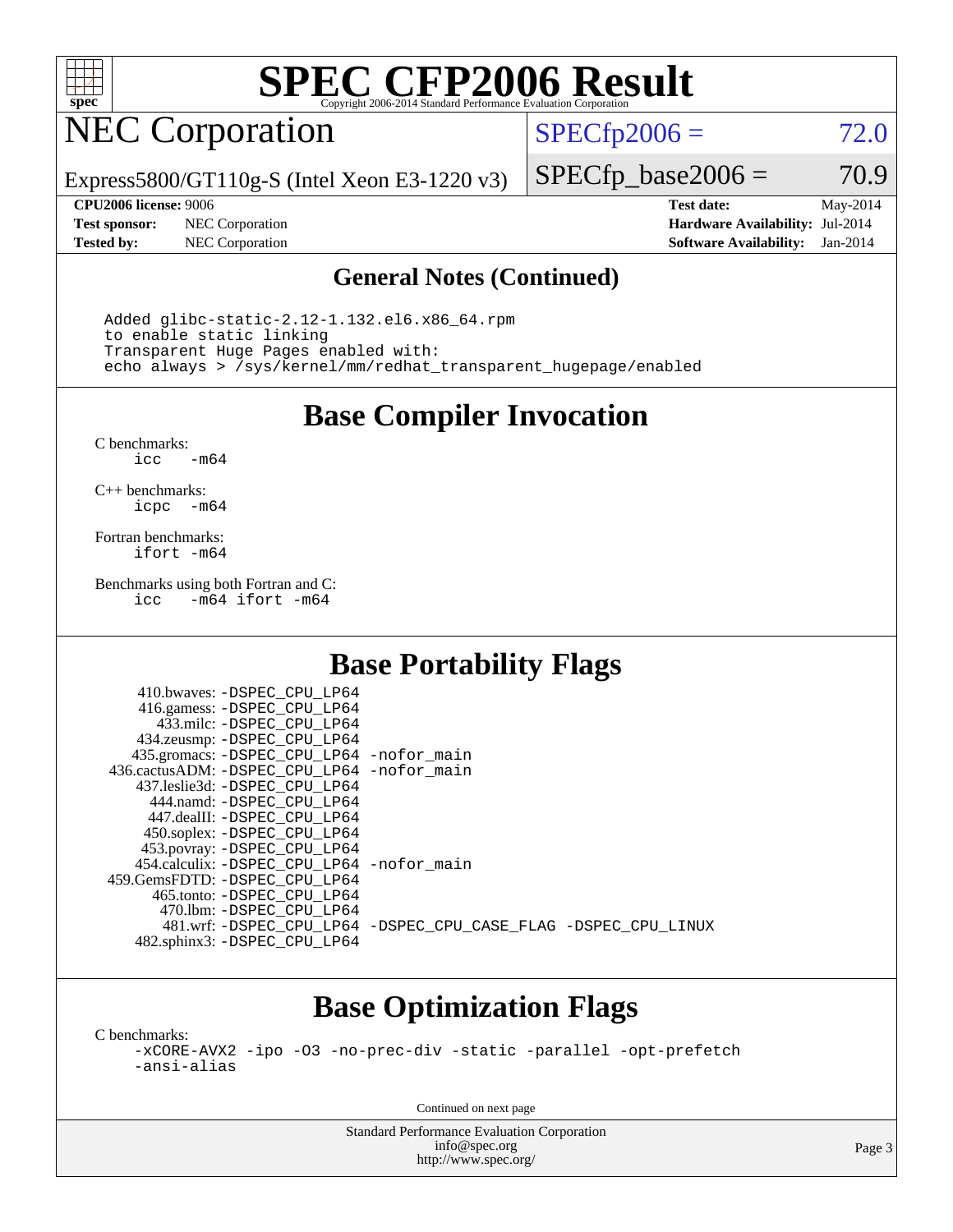

# NEC Corporation

 $SPECfp2006 = 72.0$  $SPECfp2006 = 72.0$ 

Express5800/GT110g-S (Intel Xeon E3-1220 v3)

**[Test sponsor:](http://www.spec.org/auto/cpu2006/Docs/result-fields.html#Testsponsor)** NEC Corporation **[Hardware Availability:](http://www.spec.org/auto/cpu2006/Docs/result-fields.html#HardwareAvailability)** Jul-2014 **[Tested by:](http://www.spec.org/auto/cpu2006/Docs/result-fields.html#Testedby)** NEC Corporation **[Software Availability:](http://www.spec.org/auto/cpu2006/Docs/result-fields.html#SoftwareAvailability)** Jan-2014

**[CPU2006 license:](http://www.spec.org/auto/cpu2006/Docs/result-fields.html#CPU2006license)** 9006 **[Test date:](http://www.spec.org/auto/cpu2006/Docs/result-fields.html#Testdate)** May-2014

 $SPECTp\_base2006 = 70.9$ 

## **[Base Optimization Flags \(Continued\)](http://www.spec.org/auto/cpu2006/Docs/result-fields.html#BaseOptimizationFlags)**

[C++ benchmarks:](http://www.spec.org/auto/cpu2006/Docs/result-fields.html#CXXbenchmarks) [-xCORE-AVX2](http://www.spec.org/cpu2006/results/res2014q3/cpu2006-20140806-30780.flags.html#user_CXXbase_f-xAVX2_5f5fc0cbe2c9f62c816d3e45806c70d7) [-ipo](http://www.spec.org/cpu2006/results/res2014q3/cpu2006-20140806-30780.flags.html#user_CXXbase_f-ipo) [-O3](http://www.spec.org/cpu2006/results/res2014q3/cpu2006-20140806-30780.flags.html#user_CXXbase_f-O3) [-no-prec-div](http://www.spec.org/cpu2006/results/res2014q3/cpu2006-20140806-30780.flags.html#user_CXXbase_f-no-prec-div) [-static](http://www.spec.org/cpu2006/results/res2014q3/cpu2006-20140806-30780.flags.html#user_CXXbase_f-static) [-opt-prefetch](http://www.spec.org/cpu2006/results/res2014q3/cpu2006-20140806-30780.flags.html#user_CXXbase_f-opt-prefetch) [-ansi-alias](http://www.spec.org/cpu2006/results/res2014q3/cpu2006-20140806-30780.flags.html#user_CXXbase_f-ansi-alias)

[Fortran benchmarks](http://www.spec.org/auto/cpu2006/Docs/result-fields.html#Fortranbenchmarks): [-xCORE-AVX2](http://www.spec.org/cpu2006/results/res2014q3/cpu2006-20140806-30780.flags.html#user_FCbase_f-xAVX2_5f5fc0cbe2c9f62c816d3e45806c70d7) [-ipo](http://www.spec.org/cpu2006/results/res2014q3/cpu2006-20140806-30780.flags.html#user_FCbase_f-ipo) [-O3](http://www.spec.org/cpu2006/results/res2014q3/cpu2006-20140806-30780.flags.html#user_FCbase_f-O3) [-no-prec-div](http://www.spec.org/cpu2006/results/res2014q3/cpu2006-20140806-30780.flags.html#user_FCbase_f-no-prec-div) [-static](http://www.spec.org/cpu2006/results/res2014q3/cpu2006-20140806-30780.flags.html#user_FCbase_f-static) [-parallel](http://www.spec.org/cpu2006/results/res2014q3/cpu2006-20140806-30780.flags.html#user_FCbase_f-parallel) [-opt-prefetch](http://www.spec.org/cpu2006/results/res2014q3/cpu2006-20140806-30780.flags.html#user_FCbase_f-opt-prefetch)

[Benchmarks using both Fortran and C](http://www.spec.org/auto/cpu2006/Docs/result-fields.html#BenchmarksusingbothFortranandC): [-xCORE-AVX2](http://www.spec.org/cpu2006/results/res2014q3/cpu2006-20140806-30780.flags.html#user_CC_FCbase_f-xAVX2_5f5fc0cbe2c9f62c816d3e45806c70d7) [-ipo](http://www.spec.org/cpu2006/results/res2014q3/cpu2006-20140806-30780.flags.html#user_CC_FCbase_f-ipo) [-O3](http://www.spec.org/cpu2006/results/res2014q3/cpu2006-20140806-30780.flags.html#user_CC_FCbase_f-O3) [-no-prec-div](http://www.spec.org/cpu2006/results/res2014q3/cpu2006-20140806-30780.flags.html#user_CC_FCbase_f-no-prec-div) [-static](http://www.spec.org/cpu2006/results/res2014q3/cpu2006-20140806-30780.flags.html#user_CC_FCbase_f-static) [-parallel](http://www.spec.org/cpu2006/results/res2014q3/cpu2006-20140806-30780.flags.html#user_CC_FCbase_f-parallel) [-opt-prefetch](http://www.spec.org/cpu2006/results/res2014q3/cpu2006-20140806-30780.flags.html#user_CC_FCbase_f-opt-prefetch) [-ansi-alias](http://www.spec.org/cpu2006/results/res2014q3/cpu2006-20140806-30780.flags.html#user_CC_FCbase_f-ansi-alias)

**[Peak Compiler Invocation](http://www.spec.org/auto/cpu2006/Docs/result-fields.html#PeakCompilerInvocation)**

[C benchmarks](http://www.spec.org/auto/cpu2006/Docs/result-fields.html#Cbenchmarks):<br> $\frac{icc}{c}$  $-m64$ 

[C++ benchmarks:](http://www.spec.org/auto/cpu2006/Docs/result-fields.html#CXXbenchmarks) [icpc -m64](http://www.spec.org/cpu2006/results/res2014q3/cpu2006-20140806-30780.flags.html#user_CXXpeak_intel_icpc_64bit_bedb90c1146cab66620883ef4f41a67e)

[Fortran benchmarks](http://www.spec.org/auto/cpu2006/Docs/result-fields.html#Fortranbenchmarks): [ifort -m64](http://www.spec.org/cpu2006/results/res2014q3/cpu2006-20140806-30780.flags.html#user_FCpeak_intel_ifort_64bit_ee9d0fb25645d0210d97eb0527dcc06e)

[Benchmarks using both Fortran and C](http://www.spec.org/auto/cpu2006/Docs/result-fields.html#BenchmarksusingbothFortranandC): [icc -m64](http://www.spec.org/cpu2006/results/res2014q3/cpu2006-20140806-30780.flags.html#user_CC_FCpeak_intel_icc_64bit_0b7121f5ab7cfabee23d88897260401c) [ifort -m64](http://www.spec.org/cpu2006/results/res2014q3/cpu2006-20140806-30780.flags.html#user_CC_FCpeak_intel_ifort_64bit_ee9d0fb25645d0210d97eb0527dcc06e)

## **[Peak Portability Flags](http://www.spec.org/auto/cpu2006/Docs/result-fields.html#PeakPortabilityFlags)**

Same as Base Portability Flags

## **[Peak Optimization Flags](http://www.spec.org/auto/cpu2006/Docs/result-fields.html#PeakOptimizationFlags)**

[C benchmarks](http://www.spec.org/auto/cpu2006/Docs/result-fields.html#Cbenchmarks):

 433.milc: [-xCORE-AVX2](http://www.spec.org/cpu2006/results/res2014q3/cpu2006-20140806-30780.flags.html#user_peakPASS2_CFLAGSPASS2_LDFLAGS433_milc_f-xAVX2_5f5fc0cbe2c9f62c816d3e45806c70d7)(pass 2) [-prof-gen](http://www.spec.org/cpu2006/results/res2014q3/cpu2006-20140806-30780.flags.html#user_peakPASS1_CFLAGSPASS1_LDFLAGS433_milc_prof_gen_e43856698f6ca7b7e442dfd80e94a8fc)(pass 1) [-ipo](http://www.spec.org/cpu2006/results/res2014q3/cpu2006-20140806-30780.flags.html#user_peakPASS2_CFLAGSPASS2_LDFLAGS433_milc_f-ipo)(pass 2) [-O3](http://www.spec.org/cpu2006/results/res2014q3/cpu2006-20140806-30780.flags.html#user_peakPASS2_CFLAGSPASS2_LDFLAGS433_milc_f-O3)(pass 2) [-no-prec-div](http://www.spec.org/cpu2006/results/res2014q3/cpu2006-20140806-30780.flags.html#user_peakPASS2_CFLAGSPASS2_LDFLAGS433_milc_f-no-prec-div)(pass 2) [-prof-use](http://www.spec.org/cpu2006/results/res2014q3/cpu2006-20140806-30780.flags.html#user_peakPASS2_CFLAGSPASS2_LDFLAGS433_milc_prof_use_bccf7792157ff70d64e32fe3e1250b55)(pass 2) [-static](http://www.spec.org/cpu2006/results/res2014q3/cpu2006-20140806-30780.flags.html#user_peakOPTIMIZE433_milc_f-static) [-auto-ilp32](http://www.spec.org/cpu2006/results/res2014q3/cpu2006-20140806-30780.flags.html#user_peakCOPTIMIZE433_milc_f-auto-ilp32) [-ansi-alias](http://www.spec.org/cpu2006/results/res2014q3/cpu2006-20140806-30780.flags.html#user_peakCOPTIMIZE433_milc_f-ansi-alias)

 $470.$ lbm: basepeak = yes

 $482$ .sphinx3: basepeak = yes

[C++ benchmarks:](http://www.spec.org/auto/cpu2006/Docs/result-fields.html#CXXbenchmarks)

 444.namd: [-xCORE-AVX2](http://www.spec.org/cpu2006/results/res2014q3/cpu2006-20140806-30780.flags.html#user_peakPASS2_CXXFLAGSPASS2_LDFLAGS444_namd_f-xAVX2_5f5fc0cbe2c9f62c816d3e45806c70d7)(pass 2) [-prof-gen](http://www.spec.org/cpu2006/results/res2014q3/cpu2006-20140806-30780.flags.html#user_peakPASS1_CXXFLAGSPASS1_LDFLAGS444_namd_prof_gen_e43856698f6ca7b7e442dfd80e94a8fc)(pass 1) [-ipo](http://www.spec.org/cpu2006/results/res2014q3/cpu2006-20140806-30780.flags.html#user_peakPASS2_CXXFLAGSPASS2_LDFLAGS444_namd_f-ipo)(pass 2) [-O3](http://www.spec.org/cpu2006/results/res2014q3/cpu2006-20140806-30780.flags.html#user_peakPASS2_CXXFLAGSPASS2_LDFLAGS444_namd_f-O3)(pass 2) [-no-prec-div](http://www.spec.org/cpu2006/results/res2014q3/cpu2006-20140806-30780.flags.html#user_peakPASS2_CXXFLAGSPASS2_LDFLAGS444_namd_f-no-prec-div)(pass 2) [-prof-use](http://www.spec.org/cpu2006/results/res2014q3/cpu2006-20140806-30780.flags.html#user_peakPASS2_CXXFLAGSPASS2_LDFLAGS444_namd_prof_use_bccf7792157ff70d64e32fe3e1250b55)(pass 2) [-fno-alias](http://www.spec.org/cpu2006/results/res2014q3/cpu2006-20140806-30780.flags.html#user_peakCXXOPTIMIZEOPTIMIZE444_namd_f-no-alias_694e77f6c5a51e658e82ccff53a9e63a) [-auto-ilp32](http://www.spec.org/cpu2006/results/res2014q3/cpu2006-20140806-30780.flags.html#user_peakCXXOPTIMIZE444_namd_f-auto-ilp32)

Continued on next page

Standard Performance Evaluation Corporation [info@spec.org](mailto:info@spec.org) <http://www.spec.org/>

Page 4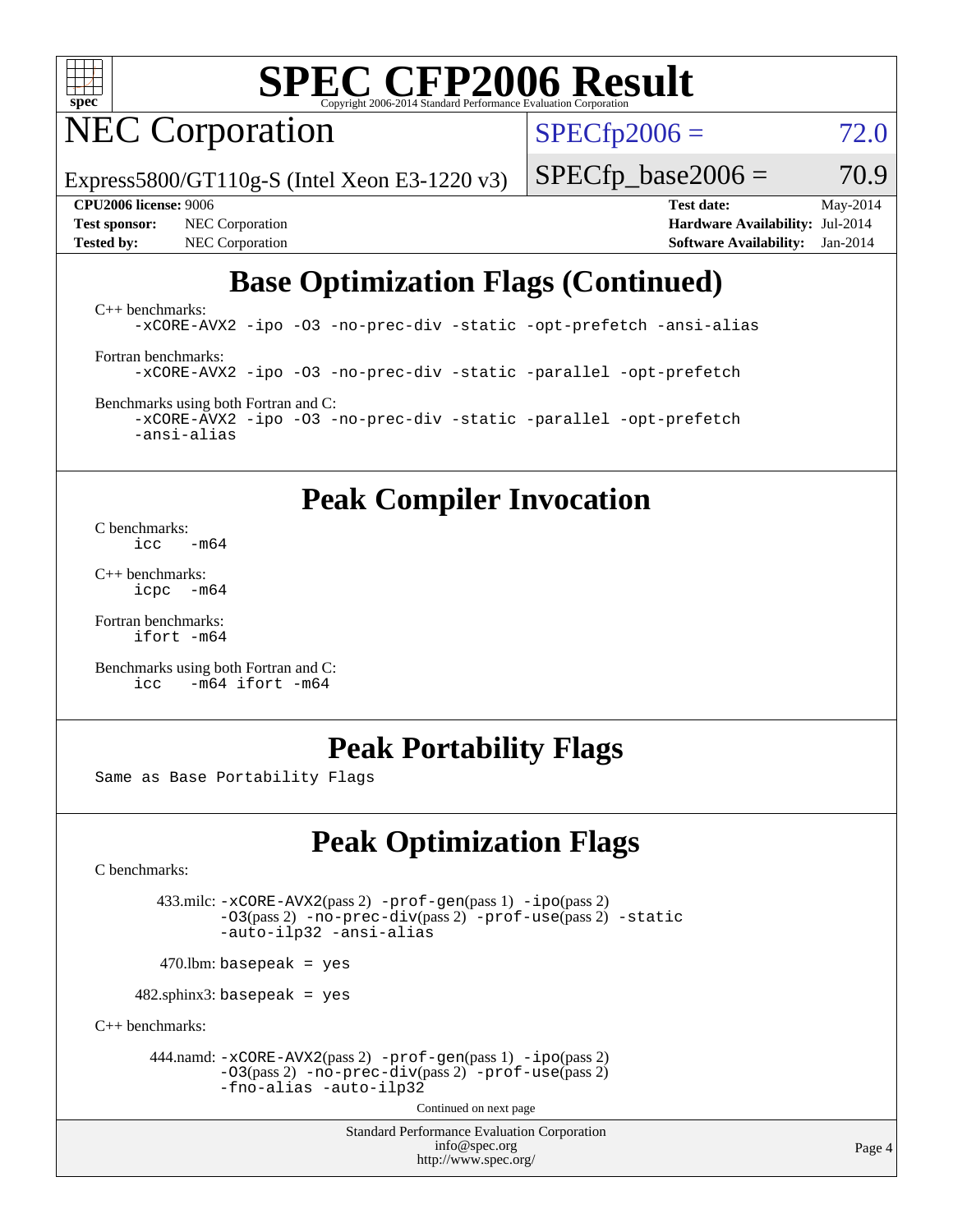

NEC Corporation

 $SPECTp2006 = 72.0$ 

Express5800/GT110g-S (Intel Xeon E3-1220 v3)

**[Tested by:](http://www.spec.org/auto/cpu2006/Docs/result-fields.html#Testedby)** NEC Corporation **[Software Availability:](http://www.spec.org/auto/cpu2006/Docs/result-fields.html#SoftwareAvailability)** Jan-2014

**[CPU2006 license:](http://www.spec.org/auto/cpu2006/Docs/result-fields.html#CPU2006license)** 9006 **[Test date:](http://www.spec.org/auto/cpu2006/Docs/result-fields.html#Testdate)** May-2014 **[Test sponsor:](http://www.spec.org/auto/cpu2006/Docs/result-fields.html#Testsponsor)** NEC Corporation **[Hardware Availability:](http://www.spec.org/auto/cpu2006/Docs/result-fields.html#HardwareAvailability)** Jul-2014

 $SPECTp\_base2006 = 70.9$ 

## **[Peak Optimization Flags \(Continued\)](http://www.spec.org/auto/cpu2006/Docs/result-fields.html#PeakOptimizationFlags)**

 447.dealII: basepeak = yes  $450$ .soplex: basepeak = yes 453.povray: [-xCORE-AVX2](http://www.spec.org/cpu2006/results/res2014q3/cpu2006-20140806-30780.flags.html#user_peakPASS2_CXXFLAGSPASS2_LDFLAGS453_povray_f-xAVX2_5f5fc0cbe2c9f62c816d3e45806c70d7)(pass 2) [-prof-gen](http://www.spec.org/cpu2006/results/res2014q3/cpu2006-20140806-30780.flags.html#user_peakPASS1_CXXFLAGSPASS1_LDFLAGS453_povray_prof_gen_e43856698f6ca7b7e442dfd80e94a8fc)(pass 1) [-ipo](http://www.spec.org/cpu2006/results/res2014q3/cpu2006-20140806-30780.flags.html#user_peakPASS2_CXXFLAGSPASS2_LDFLAGS453_povray_f-ipo)(pass 2) [-O3](http://www.spec.org/cpu2006/results/res2014q3/cpu2006-20140806-30780.flags.html#user_peakPASS2_CXXFLAGSPASS2_LDFLAGS453_povray_f-O3)(pass 2) [-no-prec-div](http://www.spec.org/cpu2006/results/res2014q3/cpu2006-20140806-30780.flags.html#user_peakPASS2_CXXFLAGSPASS2_LDFLAGS453_povray_f-no-prec-div)(pass 2) [-prof-use](http://www.spec.org/cpu2006/results/res2014q3/cpu2006-20140806-30780.flags.html#user_peakPASS2_CXXFLAGSPASS2_LDFLAGS453_povray_prof_use_bccf7792157ff70d64e32fe3e1250b55)(pass 2) [-unroll4](http://www.spec.org/cpu2006/results/res2014q3/cpu2006-20140806-30780.flags.html#user_peakCXXOPTIMIZE453_povray_f-unroll_4e5e4ed65b7fd20bdcd365bec371b81f) [-ansi-alias](http://www.spec.org/cpu2006/results/res2014q3/cpu2006-20140806-30780.flags.html#user_peakCXXOPTIMIZE453_povray_f-ansi-alias) [Fortran benchmarks](http://www.spec.org/auto/cpu2006/Docs/result-fields.html#Fortranbenchmarks):  $410.bwaves: basepeak = yes$  416.gamess: [-xCORE-AVX2](http://www.spec.org/cpu2006/results/res2014q3/cpu2006-20140806-30780.flags.html#user_peakPASS2_FFLAGSPASS2_LDFLAGS416_gamess_f-xAVX2_5f5fc0cbe2c9f62c816d3e45806c70d7)(pass 2) [-prof-gen](http://www.spec.org/cpu2006/results/res2014q3/cpu2006-20140806-30780.flags.html#user_peakPASS1_FFLAGSPASS1_LDFLAGS416_gamess_prof_gen_e43856698f6ca7b7e442dfd80e94a8fc)(pass 1) [-ipo](http://www.spec.org/cpu2006/results/res2014q3/cpu2006-20140806-30780.flags.html#user_peakPASS2_FFLAGSPASS2_LDFLAGS416_gamess_f-ipo)(pass 2) [-O3](http://www.spec.org/cpu2006/results/res2014q3/cpu2006-20140806-30780.flags.html#user_peakPASS2_FFLAGSPASS2_LDFLAGS416_gamess_f-O3)(pass 2) [-no-prec-div](http://www.spec.org/cpu2006/results/res2014q3/cpu2006-20140806-30780.flags.html#user_peakPASS2_FFLAGSPASS2_LDFLAGS416_gamess_f-no-prec-div)(pass 2) [-prof-use](http://www.spec.org/cpu2006/results/res2014q3/cpu2006-20140806-30780.flags.html#user_peakPASS2_FFLAGSPASS2_LDFLAGS416_gamess_prof_use_bccf7792157ff70d64e32fe3e1250b55)(pass 2) [-unroll2](http://www.spec.org/cpu2006/results/res2014q3/cpu2006-20140806-30780.flags.html#user_peakOPTIMIZE416_gamess_f-unroll_784dae83bebfb236979b41d2422d7ec2) [-inline-level=0](http://www.spec.org/cpu2006/results/res2014q3/cpu2006-20140806-30780.flags.html#user_peakOPTIMIZE416_gamess_f-inline-level_318d07a09274ad25e8d15dbfaa68ba50) [-scalar-rep-](http://www.spec.org/cpu2006/results/res2014q3/cpu2006-20140806-30780.flags.html#user_peakOPTIMIZE416_gamess_f-disablescalarrep_abbcad04450fb118e4809c81d83c8a1d) [-static](http://www.spec.org/cpu2006/results/res2014q3/cpu2006-20140806-30780.flags.html#user_peakOPTIMIZE416_gamess_f-static) 434.zeusmp: basepeak = yes 437.leslie3d: basepeak = yes 459.GemsFDTD: basepeak = yes 465.tonto: [-xCORE-AVX2](http://www.spec.org/cpu2006/results/res2014q3/cpu2006-20140806-30780.flags.html#user_peakPASS2_FFLAGSPASS2_LDFLAGS465_tonto_f-xAVX2_5f5fc0cbe2c9f62c816d3e45806c70d7)(pass 2) [-prof-gen](http://www.spec.org/cpu2006/results/res2014q3/cpu2006-20140806-30780.flags.html#user_peakPASS1_FFLAGSPASS1_LDFLAGS465_tonto_prof_gen_e43856698f6ca7b7e442dfd80e94a8fc)(pass 1) [-ipo](http://www.spec.org/cpu2006/results/res2014q3/cpu2006-20140806-30780.flags.html#user_peakPASS2_FFLAGSPASS2_LDFLAGS465_tonto_f-ipo)(pass 2) [-O3](http://www.spec.org/cpu2006/results/res2014q3/cpu2006-20140806-30780.flags.html#user_peakPASS2_FFLAGSPASS2_LDFLAGS465_tonto_f-O3)(pass 2) [-no-prec-div](http://www.spec.org/cpu2006/results/res2014q3/cpu2006-20140806-30780.flags.html#user_peakPASS2_FFLAGSPASS2_LDFLAGS465_tonto_f-no-prec-div)(pass 2) [-prof-use](http://www.spec.org/cpu2006/results/res2014q3/cpu2006-20140806-30780.flags.html#user_peakPASS2_FFLAGSPASS2_LDFLAGS465_tonto_prof_use_bccf7792157ff70d64e32fe3e1250b55)(pass 2) [-inline-calloc](http://www.spec.org/cpu2006/results/res2014q3/cpu2006-20140806-30780.flags.html#user_peakOPTIMIZE465_tonto_f-inline-calloc) [-opt-malloc-options=3](http://www.spec.org/cpu2006/results/res2014q3/cpu2006-20140806-30780.flags.html#user_peakOPTIMIZE465_tonto_f-opt-malloc-options_13ab9b803cf986b4ee62f0a5998c2238) [-auto](http://www.spec.org/cpu2006/results/res2014q3/cpu2006-20140806-30780.flags.html#user_peakOPTIMIZE465_tonto_f-auto) [-unroll4](http://www.spec.org/cpu2006/results/res2014q3/cpu2006-20140806-30780.flags.html#user_peakOPTIMIZE465_tonto_f-unroll_4e5e4ed65b7fd20bdcd365bec371b81f) [Benchmarks using both Fortran and C](http://www.spec.org/auto/cpu2006/Docs/result-fields.html#BenchmarksusingbothFortranandC): 435.gromacs: basepeak = yes  $436.cactusADM: basepeak = yes$  454.calculix: [-xCORE-AVX2](http://www.spec.org/cpu2006/results/res2014q3/cpu2006-20140806-30780.flags.html#user_peakOPTIMIZE454_calculix_f-xAVX2_5f5fc0cbe2c9f62c816d3e45806c70d7) [-ipo](http://www.spec.org/cpu2006/results/res2014q3/cpu2006-20140806-30780.flags.html#user_peakOPTIMIZE454_calculix_f-ipo) [-O3](http://www.spec.org/cpu2006/results/res2014q3/cpu2006-20140806-30780.flags.html#user_peakOPTIMIZE454_calculix_f-O3) [-no-prec-div](http://www.spec.org/cpu2006/results/res2014q3/cpu2006-20140806-30780.flags.html#user_peakOPTIMIZE454_calculix_f-no-prec-div) [-auto-ilp32](http://www.spec.org/cpu2006/results/res2014q3/cpu2006-20140806-30780.flags.html#user_peakCOPTIMIZE454_calculix_f-auto-ilp32) [-ansi-alias](http://www.spec.org/cpu2006/results/res2014q3/cpu2006-20140806-30780.flags.html#user_peakCOPTIMIZE454_calculix_f-ansi-alias)  $481 \text{.m}$ : basepeak = yes

The flags files that were used to format this result can be browsed at <http://www.spec.org/cpu2006/flags/Intel-ic14.0-official-linux64.20140128.html> <http://www.spec.org/cpu2006/flags/NEC-Platform-Settings-V1.2-R120-RevB.html>

You can also download the XML flags sources by saving the following links: <http://www.spec.org/cpu2006/flags/Intel-ic14.0-official-linux64.20140128.xml> <http://www.spec.org/cpu2006/flags/NEC-Platform-Settings-V1.2-R120-RevB.xml>

> Standard Performance Evaluation Corporation [info@spec.org](mailto:info@spec.org) <http://www.spec.org/>